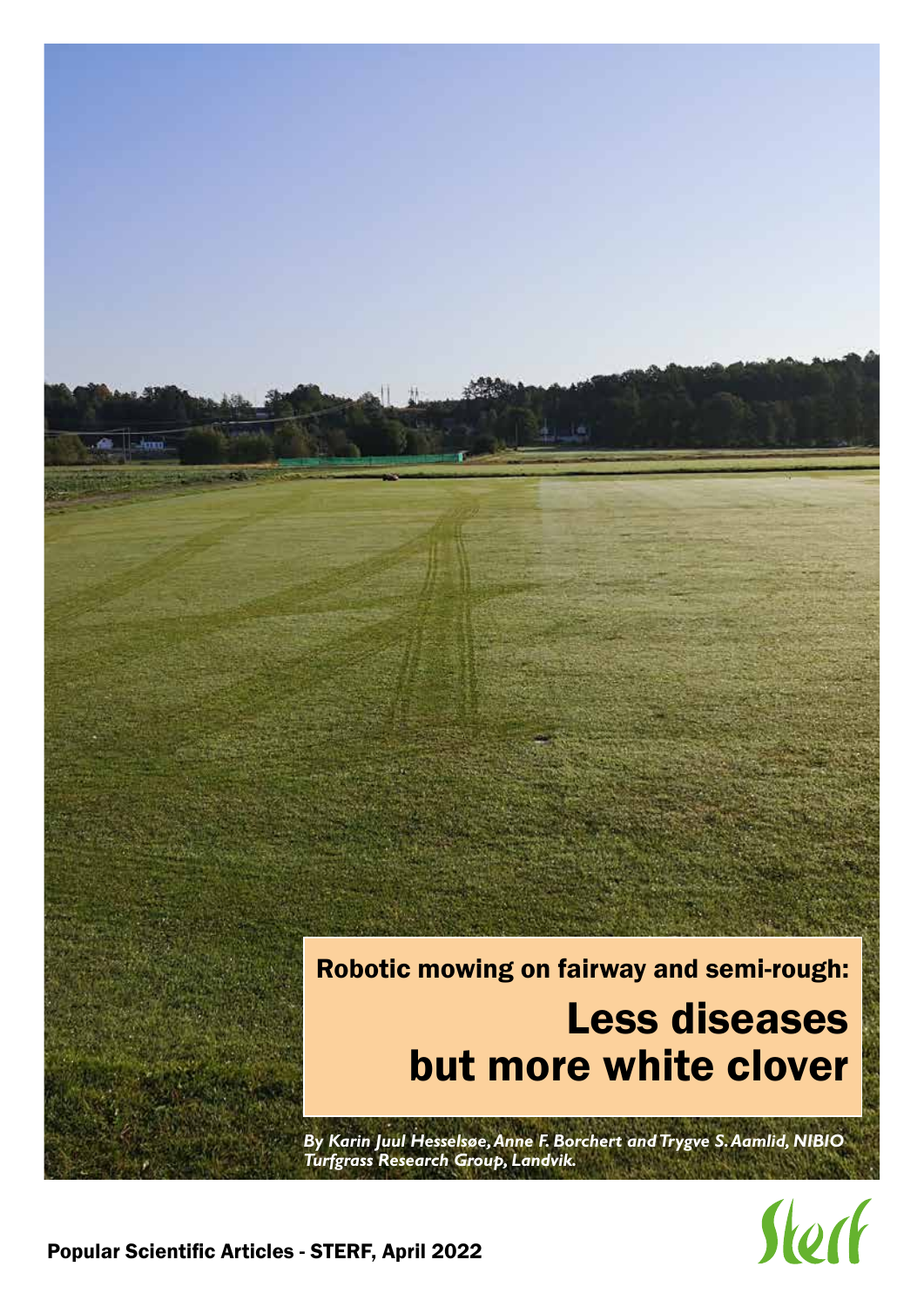# Robotic mowing on fairway and semi-rough: Less diseases but more white clover



*Photo 1: Daily dew removal can explain the lower disease incidence due to robotic mowing. Photo: Karin J. Hesselsøe.*

**Since 2020, the NIBIO Turfgrass Research Group has been studying agronomic, environmental, and economic consequences of switching to robotic mowing on golf course fairways and semi-roughs.** 

**Preliminary results from the 2021 field trials at Landvik Research Station (Norway) showed the same high turfgrass quality with robotic and manual mowing. On semirough, robotic mowing showed a tendency to less disease but more white clover than with manual mowing.**

## ROBO-GOLF field trials

Stock

The ROBO-GOLF project includes three WPs (work packages), in which two mowing systems are compared:

Robotic mowing with small lightweight robotic mowers (Husqvarna 550) and traditional mowing with reel mowers on fairway and rotary mowers on semi-rough. A trial area was established at the NIBIO Research Station in Landvik, south Norway, for WP1 and WP2 in 2020. WP3 takes place on one golf course in each of the Nordic countries: Norway, Sweden, Finland, Denmark, and Iceland. Turfgrass quality, fertilizer requirement, weed encroachment and susceptibility to various diseases are studied.

This article presents some of the main results from WP1 and WP2 in 2021. More detailed information can be found in Hesselsøe et al. (2022).

#### High turfgrass quality on fairway – more variation on semi-rough

In the WP1 field trials with robotic and manual mowing of pure stands of colonial bentgrass (*Agrostis capillaris*), red fescue (*Festuca rubra*) and Kentucky bluegrass (*Poa pratensis*) were compared on fairway (mowing height 15 mm). In the beginning of the season, no differences in turfgrass visual quality were found between robotic and manual mowing in the three species (Figure 1).

However, from late June Kentucky bluegrass and colonial bentgrass had a higher turfgrass quality when mown by the robots.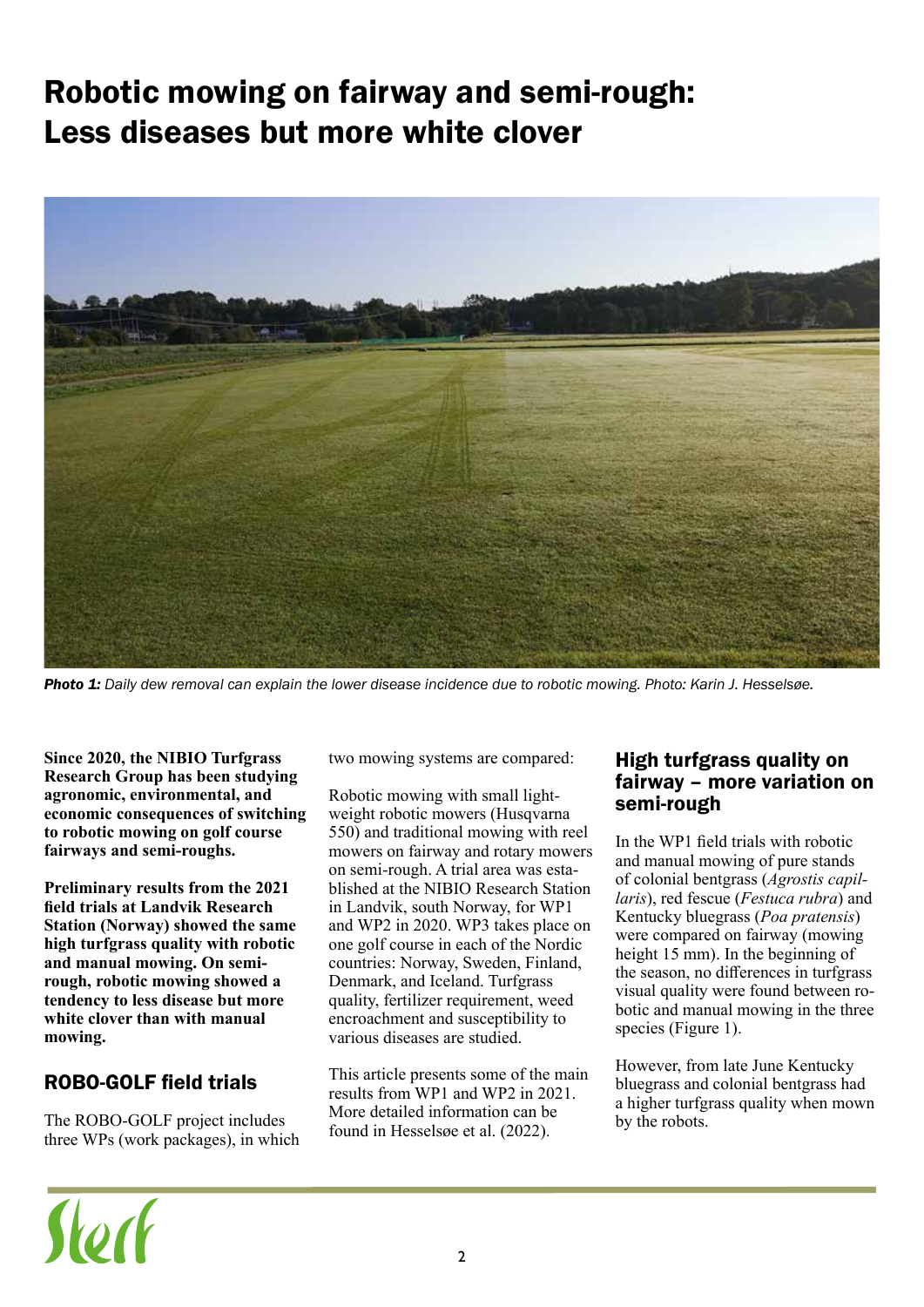On the semi-rough (mowing height 35 mm) perennial ryegrass (*Lolium perenne*), red fescue (*Festuca rubra*), and Kentucky bluegrass (*Poa pratensis*) were studied. No differences between robotic and manual mowing could be found in any of the three species in April and May. In June the quality was better with robotic than with manual mowing due to a new rotary mower being introduced on manually mown plots; this must be regarded as an artefact due to change of equipment. However, in August and September, the turfgrass visual quality of perennial ryegrass and red fescue was significantly better with manual than with robotic mowing.

#### Differences in disease incidence

The higher turfgrass visual quality in the robotic-mown colonial bentgrass on fairway in autumn (Figure 1), can be explained by healthier plants compared to the manually mown plots. The tendency to lower disease incidence due to robotic mowing was seen in all species on the fairway, and on semi-rough the disease incidence was significantly lower in all species. The difference between robotic and manual mowing may be explained by the daily dew removal by the robotic mowers (Photo 1).

#### Differences in coverage of white clover

A sub study on the encroachment of broadleaved weeds was established in May 2021, planting in plugs of dandelion (*Taraxacum officinale*), white clover (*Trifolium repens*), and broadleaved plantain (*Plantago major*) in both fairway and semi-rough. The white clover developed in both areas (Figure 3) – especially in perennial ryegrass which had a lower density than red fescue and Kentucky bluegrass in the semi-rough trial. The lower density of perennial ryegrass can partly be explained by a tough winter in 2020-21, and partly by the fact that the species received the same amount of fertilizer, 60 kg N/ha/year, despite perennial ryegrass usually having higher nutritional requirements.











*Figure 3: Coverage of white clover in semi-rough (subplots with transplanted white clover) mown by robotic and manual mowers. Different letters (a and b) indicate significant differences between the two mowing systems. Mean of three grass species.* 

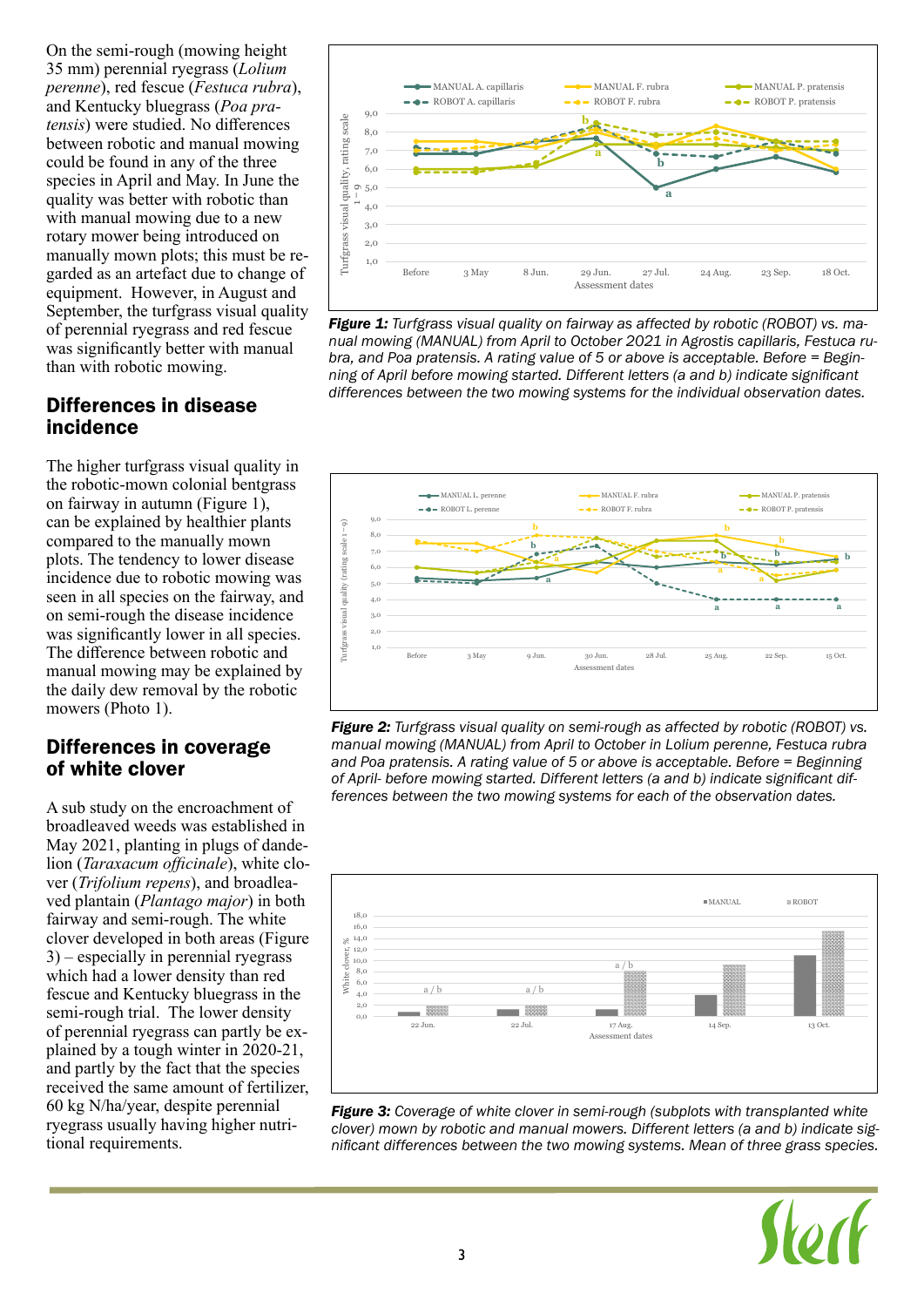

*Photo 2: Clippings in the WP2 subplots were collected with a John Deere walk-behind mower. The samples were analyzed for dry matter weight and N concentration. Photos: Trygve S. Aamlid.*



More white clover on the roboticmown plots of perennial ryegrass resulted in a lower turfgrass visual quality (Figure 2).

Likewise, in the Kentucky bluegrass and red fescue semi-roughs, transplanted and spontaneous white clover increased significantly on robotic mown vs. manually mown plots. Further research is needed to clarify how and why white clover is spreading in plots with robotic mowing. Our hypothesis so far is, that robotic mowing compared to manual mowing can favor creeping weeds, such as white clover, especially in a thin and weak lawn.

All results from WP1 were collected from plots established with pure turfgrass species, and not mixtures which is commonly used on golf course fairways and semi-roughs. A fairway mixture of Kentucky bluegrass, colonial bentgrass and red fescue was established for WP2. Here the overall trend was a higher turfgrass visual quality in the robotic mown plots, but the difference was not significant.

#### Differences in fertilizer demand due to robotic mowing?

In terms of fertilizer demand, our hypothesis was that the return of small clippings from the robotic mowers would lead to greater fertilizer savings than the return of longer clippings using conventional (reel) mowers.

# Stort